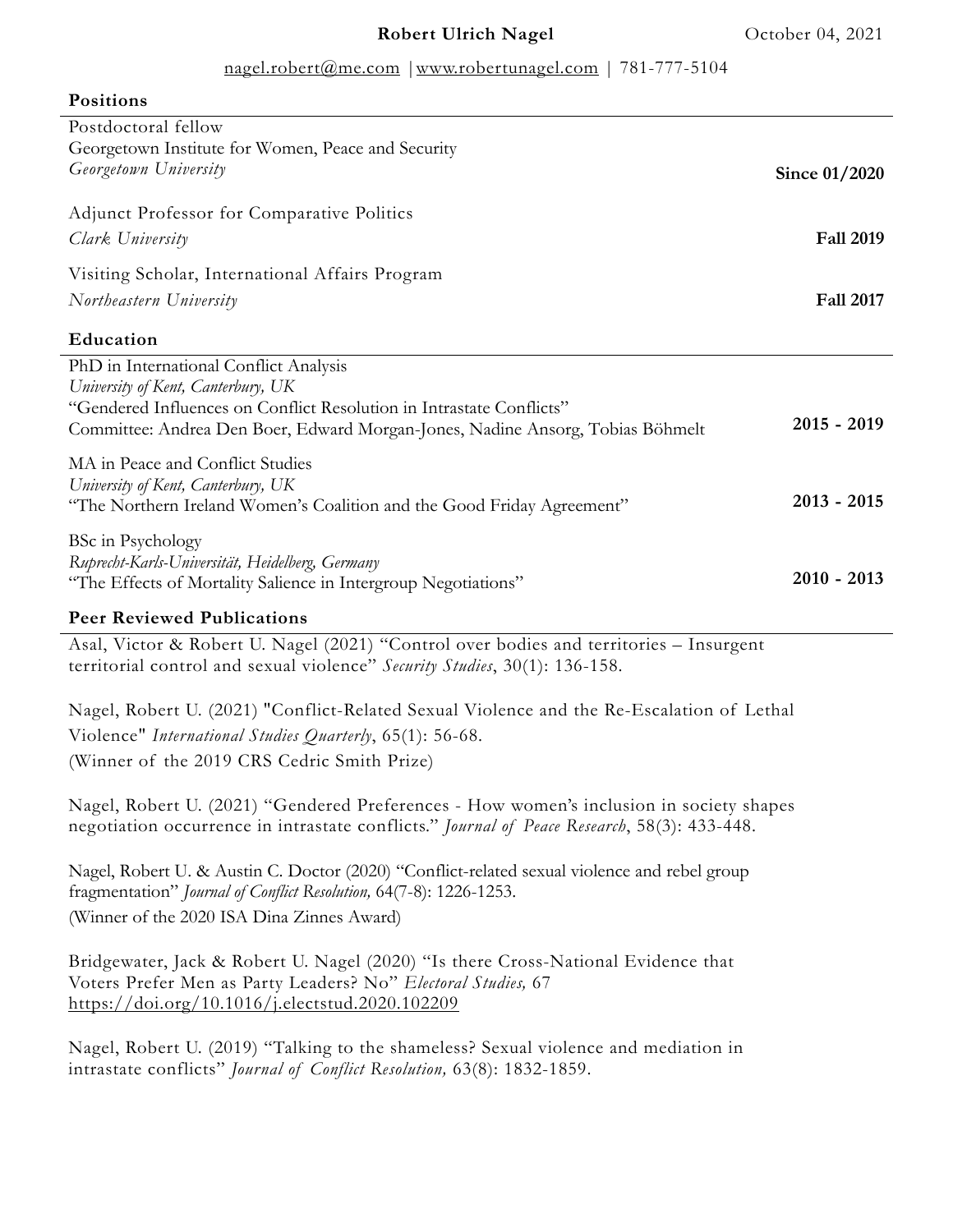Nagel, Robert U. & Govinda Clayton (2017) "Mediation and Foreign Policy" in Haney, P., Harnish, S., Kaarbo, J. Oppermann, K., & A. Tago (eds.) *Oxford Encyclopedia of Foreign Policy Analysis*, Oxford: Oxford University Press.

### **Under Review**

Nagel, Robert U., Kate Fin\*, & Julia Maenza\* "You cannot improve what you do not measure – The gendered dimensions of UN PKO data" (revise & resubmit at the Journal of Intervention & Statebuilding)

Dayal, Anjali, Robert U. Nagel, & Sophie Huve "Civilian Protection Mandates and Sexual Abuse and Exploitation by UN Peacekeepers: Evaluating the Limits of UN Data"

Nagel, Robert U., Emily Sullivan\*, & Jeni Klugman. "Women in national security and international humanitarian law compliance" (Part of an accepted special issue proposal)

Kreft, Anne-Kathrin & Robert U. Nagel "Sexual violence" (book chapter – book has been accepted for publication by Temple University Press)

Kreft, Anne-Kathrin & Robert U. Nagel "Responses and reactions to conflict-related sexual violence" (book chapter – book has been accepted for publication by Temple University Press)

\* Indicating student co-author

## **Reports & Policy Briefs**

Nagel, Robert U., Kinsey Spears & Julia Maenza\* (2021) "Culture, Gender, and Women in the Military: Implications for International Humanitarian Law Compliance" *Research Report*, Washington, DC: Georgetown Institute for Women, Peace and Security.

Nagel, Robert U., Kinsey Spears & Julia Maenza\* (2021) "Gendered Military Culture and Policies for Change" *Policy Brief,* Washington, DC: Georgetown Institute for Women, Peace and Security.

Nagel, Robert U., Kate Fin\* & Julia Maenza\* (2021) "Gendered Impacts on Operational Effectiveness in UN Peace Operations" *Research Report*, Washington, DC: Georgetown Institute for Women, Peace and Security.

Nagel, Robert U., Kate Fin\* & Julia Maenza\* (2021) "Peacekeeping Operations and Gender: Policies for Improvement" *Policy Brief*, Washington, DC: Georgetown Institute for Women, Peace and Security.

Nagel, Robert U., Ragnhild Nordås; Gudrun Østby; Siri Aas Rustad & Andreas Forø Tollefsen (2021) "Children at Risk of Wartime Sexual Violence, 1990–2019," *Conflict Trends*, 1. Oslo: PRIO.

Klugman, Jeni, Robert U. Nagel, Mara Revkin, & Orly Stern (2021) "Can the Women, Peace and Security Agenda and International Humanitarian Law Join Forces? Emerging Findings and Promising Directions" *Research Report.* Washington, DC: Georgetown Institute for Women, Peace and Security.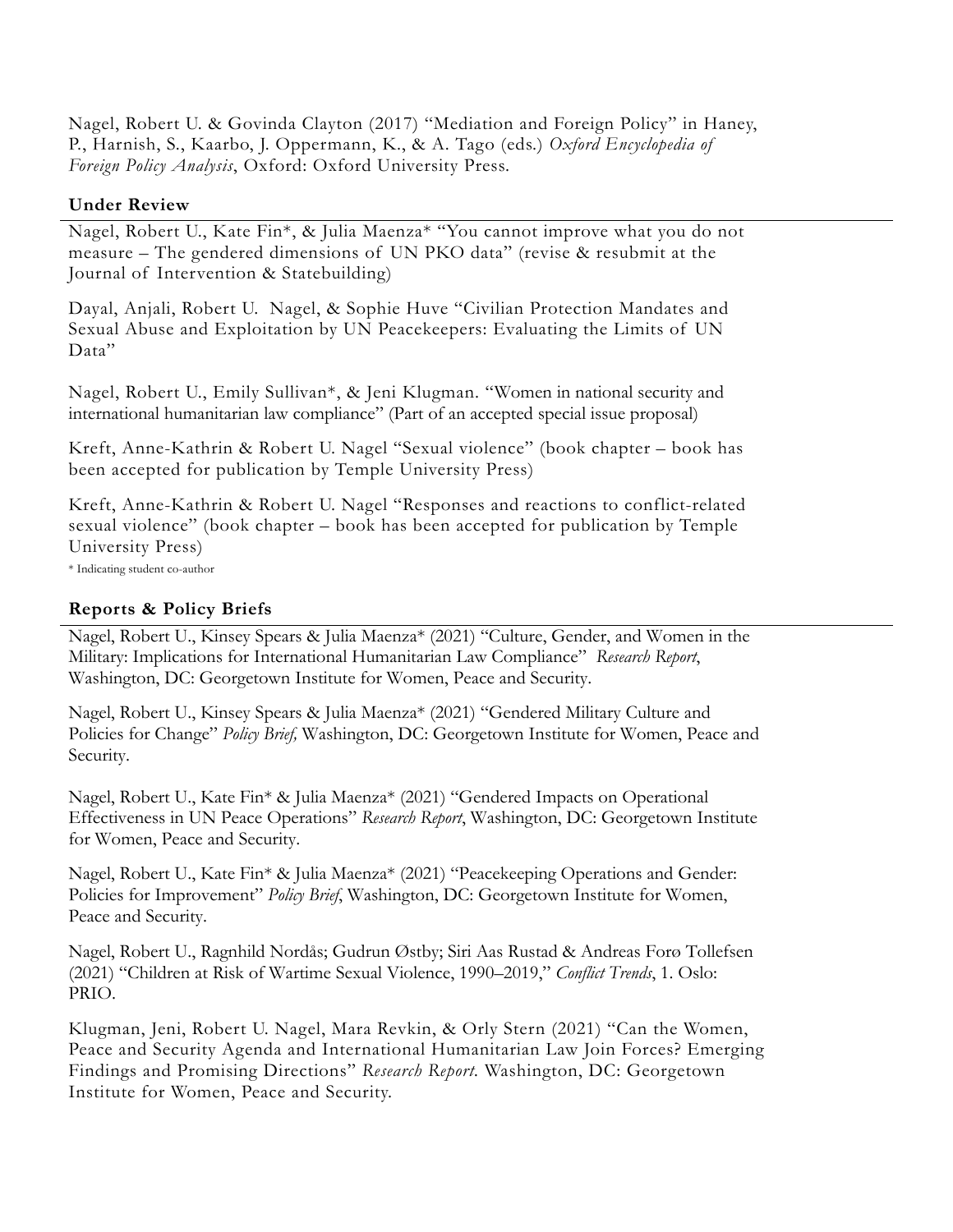Klugman, Jeni, Robert U. Nagel, Mara Revkin, & Orly Stern (2020) "Can the Women, Peace and Security Agenda and International Humanitarian Law Join Forces? Emerging Findings and Promising Directions" *Policy Brief.* Washington, DC: Georgetown Institute for Women, Peace and Security.

Anania, Jessica, Angelina Mendes, & Robert U. Nagel (2020) "Preventing sexual exploitation and abuse by male peacekeepers." *USIP Special Report.* Washington, DC: United States Institute of Peace.

Nagel, Robert U. (2019) "The known knowns and known unknowns in data on women, peace and security" *LSE Women, Peace and Security Working Paper Series*. Centre for Women Peace and Security, London School of Economics and Political Science, London, UK.

Nordås, Ragnhild & Robert U. Nagel (2018) "Continued Failure to End Wartime Sexual Violence." PRIO Policy Brief 7/2018. \* Indicating student co-author

## **Other Publications**

Nagel, Robert U. & Ragnhild Nordås (2021) "Report Back Better" *Foreign Policy.* Washington, DC. https://foreignpolicy.com/2021/05/07/human-rights-report-state-department-sexualviolence/

\*Maenza, Julia & Robert U. Nagel (2020) "The COVID-19 Pandemic's Effects on United Nations Peacekeeping" *Georgetown Journal of International Affairs. https://gjia.georgetown.edu/2020/12/09/the-covid-19-pandemics-effects-on-united-nationspeacekeeping*

Nordås, Ragnhild, Dara Cohen, & Robert U. Nagel (2020) "Twenty years after 1325: Any progress ending wartime sexual violence?" *Political Violence at a Glance* https://politicalviolenceataglance.org/2020/10/30/twenty-years-after-unscr-1325-anyprogress-ending-wartime-sexual-violence/

Nagel, Robert U. & Kate Fin\* (2020) "New UN Handbook on Sexual Violence in Conflict Helps, But Still Falls Short" *Just Security* https://www.justsecurity.org/70905/new-un-handbook-on-sexual-violence-in-conflicthelps-but-still-falls-short/

Nagel, Robert U. & Melanne Verveer (2020) "What the Pandemic means for UN Peacekeeping Work" *PassBlue* https://www.passblue.com/2020/04/08/what-thepandemic-means-for-un-peacekeeping-work/

Matfess, Hilary & Robert U. Nagel (2020) "Women and Rebel Legitimacy." In Hurlburt, Heather (ed.) *Policy Roundtable: How Gender Affects Conflict and Security*. Texas National Security Review.

Matfess, Hilary, Robert U. Nagel, & Meredith Loken (2019) "Gendered Violence and Political Agendas" *Political Violence at a Glance*  http://politicalviolenceataglance.org/2019/02/11/gendered-violence-and-politicalagendas/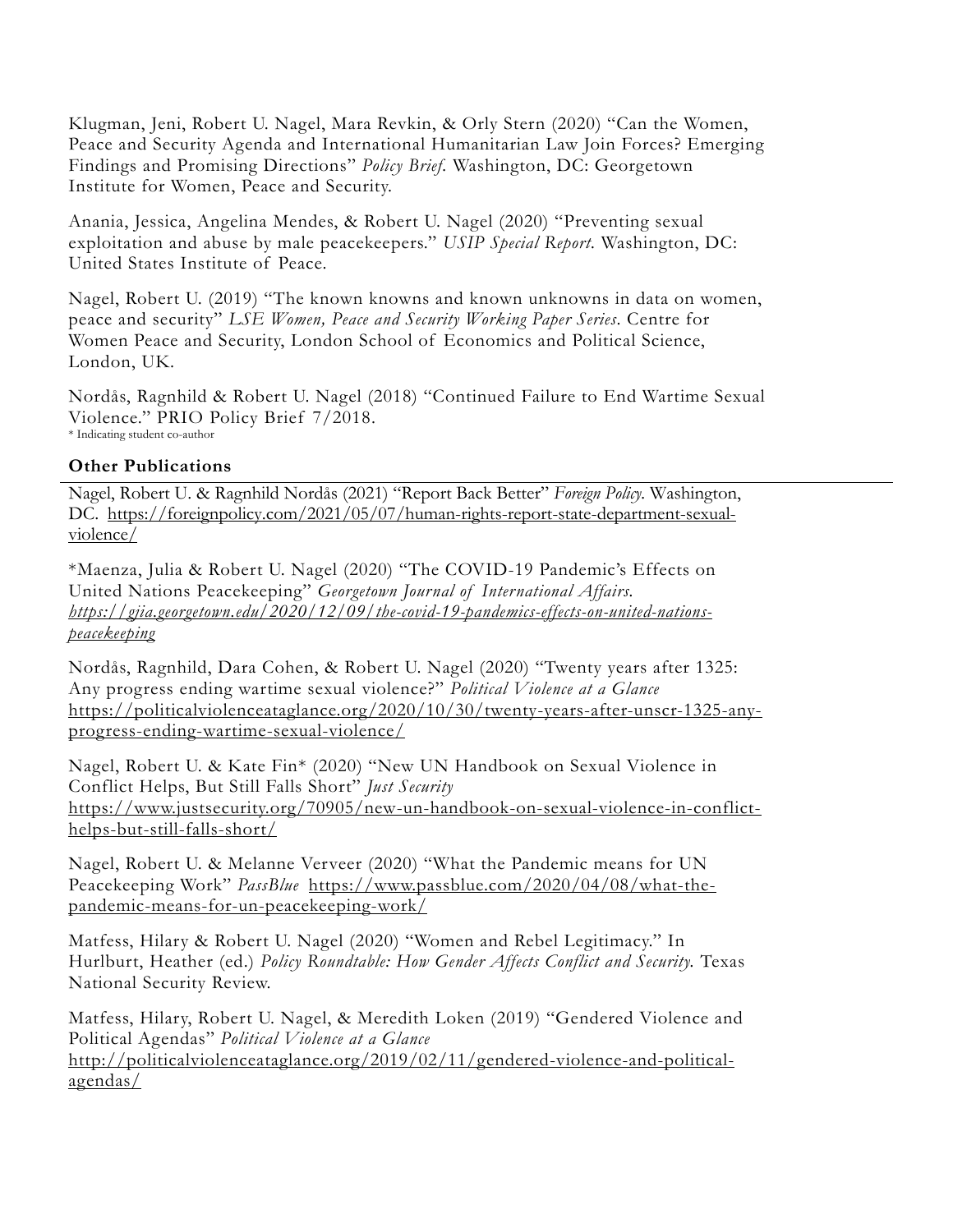Nagel, Robert U. (2017) "Why everyone should teach" *British International Studies Association – Postgraduate Network* https://mybisapgn.wordpress.com/bisa-pgnteaching-blog/4-why-everyone-should-teach/

Nagel, Robert U., Daniel Kirkpatrick, & Luke Abbs (2017) "Game of Thrones: Will There Ever be Peace in Westeros?" *The Conversation, UK* https://theconversation.com/game-of-thrones-will-there-ever-be-peace-on-westeros-81407

Nagel, Robert U. (2015) "The Iran Deal – Hope in the Middle East?" *CBRNe Portal* Nagel, Robert U. (2014) "Boko Haram – An explosive threat" *CBRNe Portal* Nagel, Robert U. (2014) "Destroying Syria's Chemical Weapons" *CBRNe Portal* \* Indicating student co-author

### **Work in Progress**

Nagel, Robert U. & Austin C. Doctor "Gendered threats and preemptive repression: The crossborder diffusion of conflict-related sexual violence"

"Images of Peace? The Visual Politics of United Nations Peace Operations" (Book project)

Navarro Rodriguez, Vanessa & Robert U. Nagel "(Under-)reported: Examining the relationship between human rights organizations and allegations of sexual exploitation and abuse against UN peacekeepers"

Nagel, Robert U., Kate Fin\*, & Julia Maenza\* "Photos of United Nations Peace Operations (PUNPO) - dataset"

Fowler, Catie, Robert U. Nagel, Meredith Loken, & Charli Carpenter "Exploring the women/war crime nexus"

\* Indicating student co-author

#### **Awards & Grants**

| "Conflict-related sexual violence and the sanctions nexus"                                                    |               |
|---------------------------------------------------------------------------------------------------------------|---------------|
| Global Affairs Canada, Government of Canada (CAD 100,000)                                                     | 2021          |
| "Women, Peace and Security and International Humanitarian Law: What Do We Know and<br>What is the Potential?" |               |
| Jeni Klugman, Robert U. Nagel, & Mara Revkin                                                                  |               |
| Ministry of Foreign Affairs, Justice and Culture - Principality of Liechtenstein (CHF 100,000)                | 2020          |
| Dina Zinnes Award                                                                                             |               |
| Nagel, Robert U. & Austin C. Doctor. "Conflict-related sexual violence and rebel group                        |               |
| fragmentation"                                                                                                |               |
| International Studies Association                                                                             | <b>2020</b>   |
| Cedric Smith Prize                                                                                            |               |
|                                                                                                               |               |
| Nagel, Robert U. "Sexual violence and conflict recurrence"                                                    |               |
| Conflict Research Society, UK                                                                                 | 2019          |
| Christine and Ian Bolt Scholarship                                                                            |               |
| University of Kent, Canterbury, UK $(f, 10,000)$                                                              | 2017          |
|                                                                                                               |               |
| School of Politics and International Relations Scholarship                                                    | $2015 - 2018$ |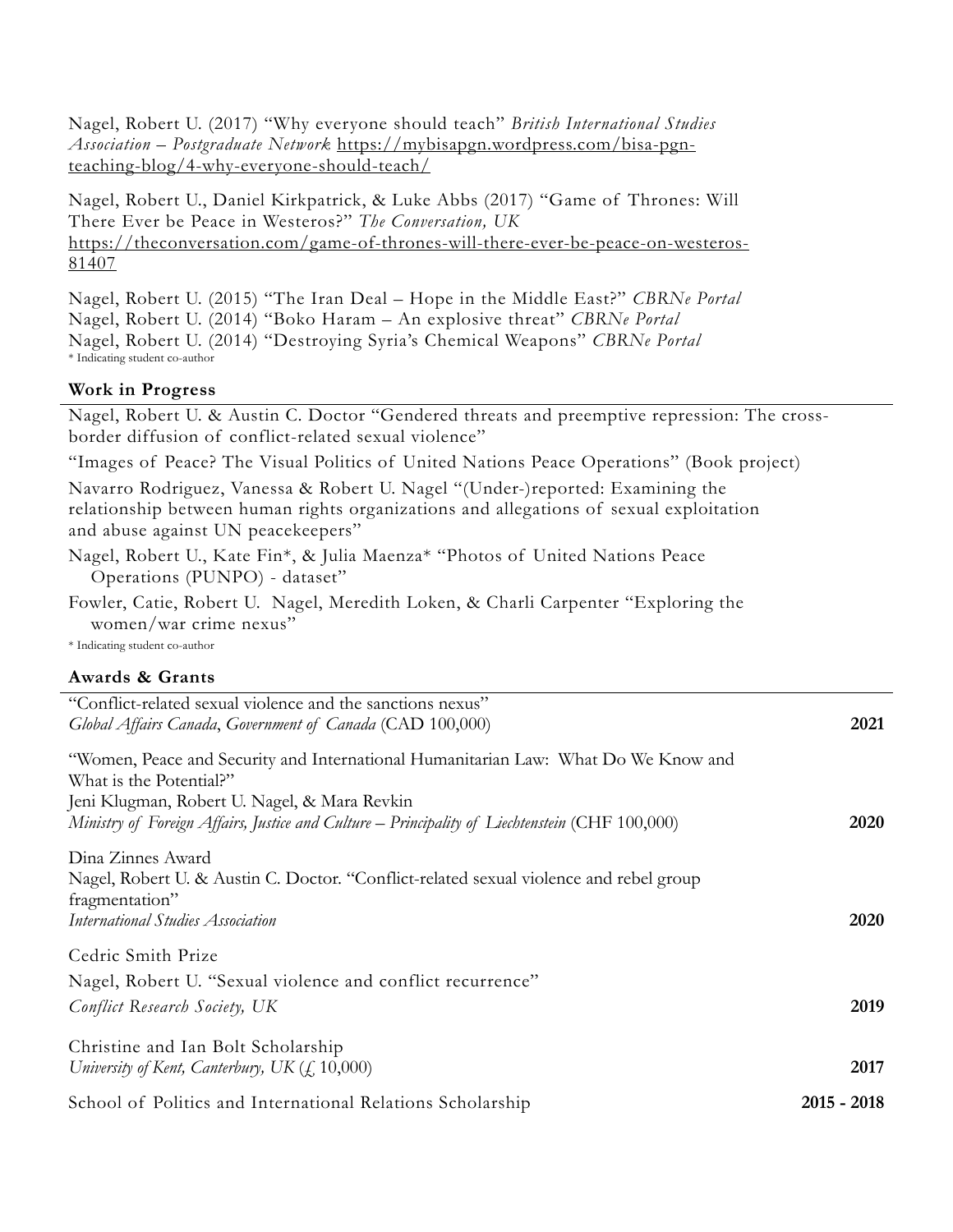*University of Kent, Canterbury, UK* (£ 10,500)

| <b>Teaching Experience</b>                                                           |                  |
|--------------------------------------------------------------------------------------|------------------|
| Instructor of Record                                                                 |                  |
| Georgetown University                                                                |                  |
| IPOL 319 – Gender, International Peace and Security                                  | <b>Fall 2021</b> |
|                                                                                      |                  |
| Instructor of Record                                                                 |                  |
| Georgetown University                                                                |                  |
| IPOL 319 – Gender, International Peace and Security                                  | <b>Fall 2020</b> |
| Instructor of Record                                                                 |                  |
| Clark University (MA)                                                                |                  |
| PSCI 103 - Africa & the World                                                        |                  |
| PSCI 208 - Comparative Politics of Women                                             | <b>Fall 2019</b> |
|                                                                                      |                  |
| Teaching Assistant                                                                   |                  |
| University of Kent (UK)                                                              |                  |
| PO657 - Political Research and Analysis                                              | Spring 2016      |
| PO661 - Fact, Evidence, Knowledge and Power                                          | $2016 - 2018$    |
| <b>Invited Talks</b>                                                                 |                  |
| "Conflict-related sexual violence & international security"                          |                  |
| <b>Seton Hall University</b>                                                         | 2021             |
| "Gendered Interventions"                                                             |                  |
| Swedish Defence University                                                           | 2021             |
| "Sexual violence and mediation in civil wars"                                        |                  |
| Centre College                                                                       | 2021             |
| "Sexual violence and mediation in civil wars"                                        |                  |
| University of Amsterdam                                                              | 2021             |
|                                                                                      |                  |
| "Gendering Conflict – Feminist Approaches to International Politics"                 | 2021             |
| University of Stirling                                                               |                  |
| "Gendered dimensions of online radicalization and political violence"                |                  |
| Dakota State University                                                              | 2021             |
| "Gendered threats and preemptive repression: The cross-border diffusion of conflict- |                  |
| related sexual violence"                                                             |                  |
| University of Glasgow                                                                | 2021             |
| "Causes and Consequences of Conflict-Related Sexual Violence"                        |                  |
| University of Saskatchewan                                                           | 2021             |
| "Peacemaking and Peacebuilding. WPS, Gender, and Peace Processes"                    | 2021             |
|                                                                                      |                  |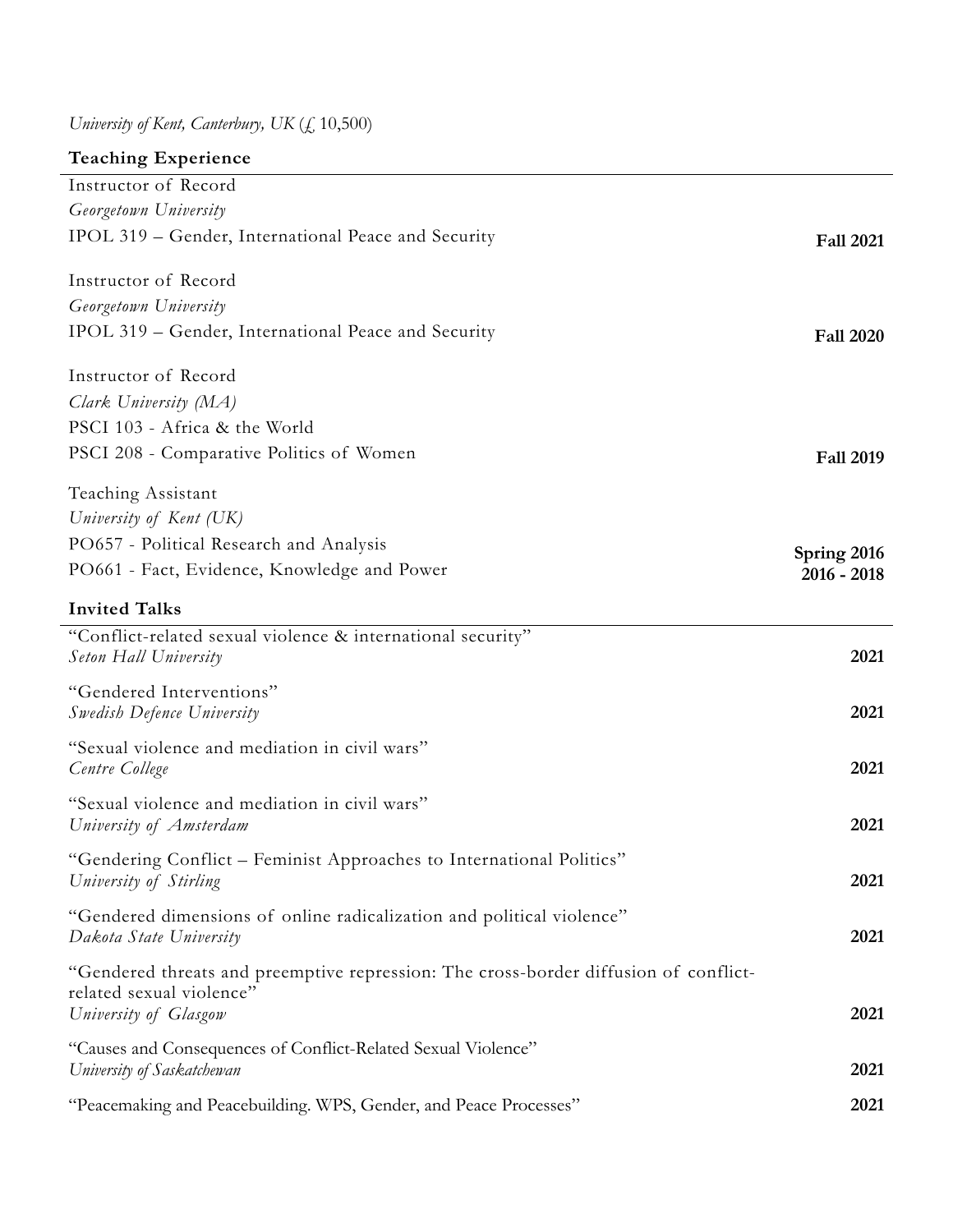# *IESEG School of Management*

| "Conflict Resolution in Civil War"                                                         |      |
|--------------------------------------------------------------------------------------------|------|
| Harvard University                                                                         |      |
| Course IGA-227: Insurgents, Terrorists, and Violence: Causes and Consequences of Civil War | 2018 |
| "Sexual violence and conflict resolution in intrastate conflicts"                          |      |
| Northeastern University                                                                    | 2017 |
| <b>Conference Presentations</b>                                                            |      |
| International Studies Association                                                          | 2021 |
| International Studies Association - Northeast                                              | 2020 |
| United States Department of State - Conflict Stabilization & Armed Actors                  | 2020 |
| American Political Science Association                                                     | 2019 |
| Conflict Research Society                                                                  | 2018 |
| American Political Science Association                                                     | 2018 |
| Network of European Peace Scientists                                                       | 2018 |
| LSE workshop on "Gender violence across War and Peace"                                     | 2018 |
| International Studies Association                                                          | 2018 |
| International Studies Association                                                          | 2017 |
| American Political Science Association                                                     | 2017 |

| <b>Conflict Research Society</b> | 2016 |
|----------------------------------|------|
| <b>Conflict Research Society</b> | 2015 |

# **Additional Training**

| Researching Gender-Based Violence: Methods and Meaning        |      |
|---------------------------------------------------------------|------|
| London School of Hygiene & Tropical Medicine                  | 2018 |
| Introduction to Qualitative Interviewing                      |      |
| Essex Summer School in Social Science Data Analysis           | 2018 |
| Survival Analysis and Event History Modelling                 |      |
| Spatial Econometrics                                          |      |
| Essex Summer School in Social Science Data Analysis           | 2017 |
| Beyond OLS: Categorical Choice and Count Models               |      |
| Essex Summer School in Social Science Data Analysis           | 2016 |
| Case Writing & Case Teaching in International Relations       |      |
| <b>ISA Career Course</b>                                      | 2018 |
| Teaching About Political Violence Using Simulations and Games |      |
| <b>APSA</b> Short Course                                      | 2018 |
| Designing and Conducting Field Research                       |      |
| APSA Short Course                                             | 2017 |
| Gender, Peace and Security                                    | 2016 |
|                                                               |      |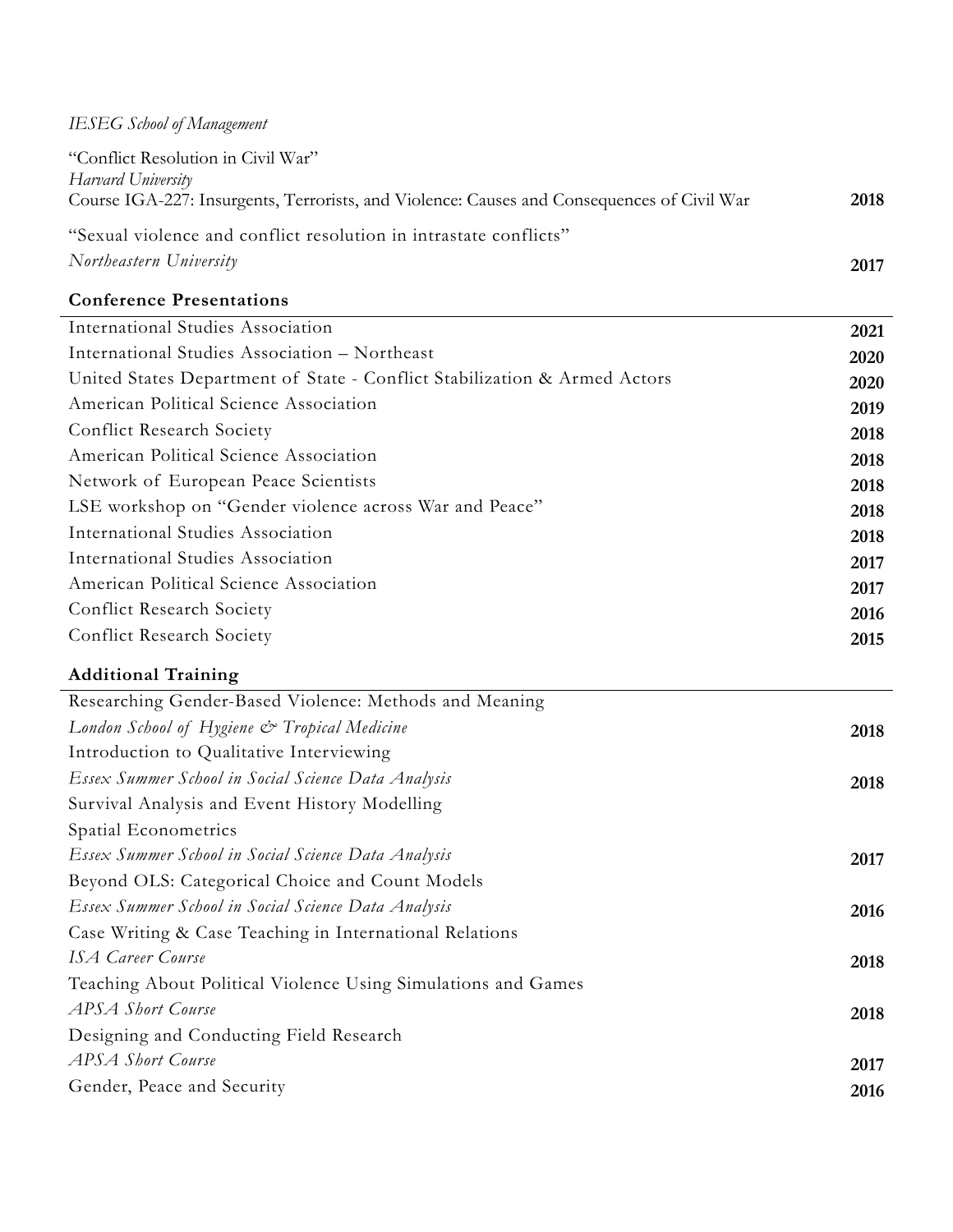| PRIO Research School on Peace and Conflict                                                                                                                                                                                                                                                                                                                                                                                                                                                                                                                                                           |            |
|------------------------------------------------------------------------------------------------------------------------------------------------------------------------------------------------------------------------------------------------------------------------------------------------------------------------------------------------------------------------------------------------------------------------------------------------------------------------------------------------------------------------------------------------------------------------------------------------------|------------|
| Postgraduate Archival Skills Training - Modern Overseas Skills and Methodology Workshop                                                                                                                                                                                                                                                                                                                                                                                                                                                                                                              |            |
| The National Archives UK                                                                                                                                                                                                                                                                                                                                                                                                                                                                                                                                                                             | 2016       |
| <b>Professional Services</b>                                                                                                                                                                                                                                                                                                                                                                                                                                                                                                                                                                         |            |
| Managing Editor for International Peacekeeping                                                                                                                                                                                                                                                                                                                                                                                                                                                                                                                                                       | 2019-      |
| Conference Organizer for Conflict Research Society                                                                                                                                                                                                                                                                                                                                                                                                                                                                                                                                                   | 2018-      |
| Anonymous reviewer for:<br>American Political Science Review, Journal of Politics, International Security, International Studies Quarterly,<br>British Journal of Political Science, Journal of Peace Research, Journal of Conflict Resolution, Security Studies,<br>Conflict Management and Peace Science, International Affairs, International Interactions, Global Studies<br>Quarterly, Terrorism and Political Violence, Social Science Research, Civil Wars, Conflict, Security $\mathcal{C}^*$<br>Development, African Studies, International Journal, Global Society, Violence Against Women |            |
| Chair/discussant at:                                                                                                                                                                                                                                                                                                                                                                                                                                                                                                                                                                                 |            |
| Conflict Research Society Conference                                                                                                                                                                                                                                                                                                                                                                                                                                                                                                                                                                 | 2016, 2018 |
| Member of Athena SWAN Self-assessment Team<br>School of Politics and International Relations<br>University of Kent                                                                                                                                                                                                                                                                                                                                                                                                                                                                                   | 2016-2018  |
| <b>Professional Memberships</b>                                                                                                                                                                                                                                                                                                                                                                                                                                                                                                                                                                      |            |
| American Political Science Association                                                                                                                                                                                                                                                                                                                                                                                                                                                                                                                                                               | $2017 -$   |
| International Studies Association                                                                                                                                                                                                                                                                                                                                                                                                                                                                                                                                                                    | 2017-      |
| Network of European Peace Scientists                                                                                                                                                                                                                                                                                                                                                                                                                                                                                                                                                                 | 2016-      |
| Conflict Research Society                                                                                                                                                                                                                                                                                                                                                                                                                                                                                                                                                                            | 2015-      |
| References                                                                                                                                                                                                                                                                                                                                                                                                                                                                                                                                                                                           |            |

# **Dara Kay Cohen**

email: dara\_cohen@hks.harvard.edu phone: 617-495-7838 Harvard University John F Kennedy School of Government 79 John F. Kennedy St. Mailbox 74 Cambridge, MA 02138

### **Sabrina Karim**

email: smk349@cornell.edu phone: 607-255-3549 Cornell University Department of Government 214 White Hall Ithaca, NY 14853